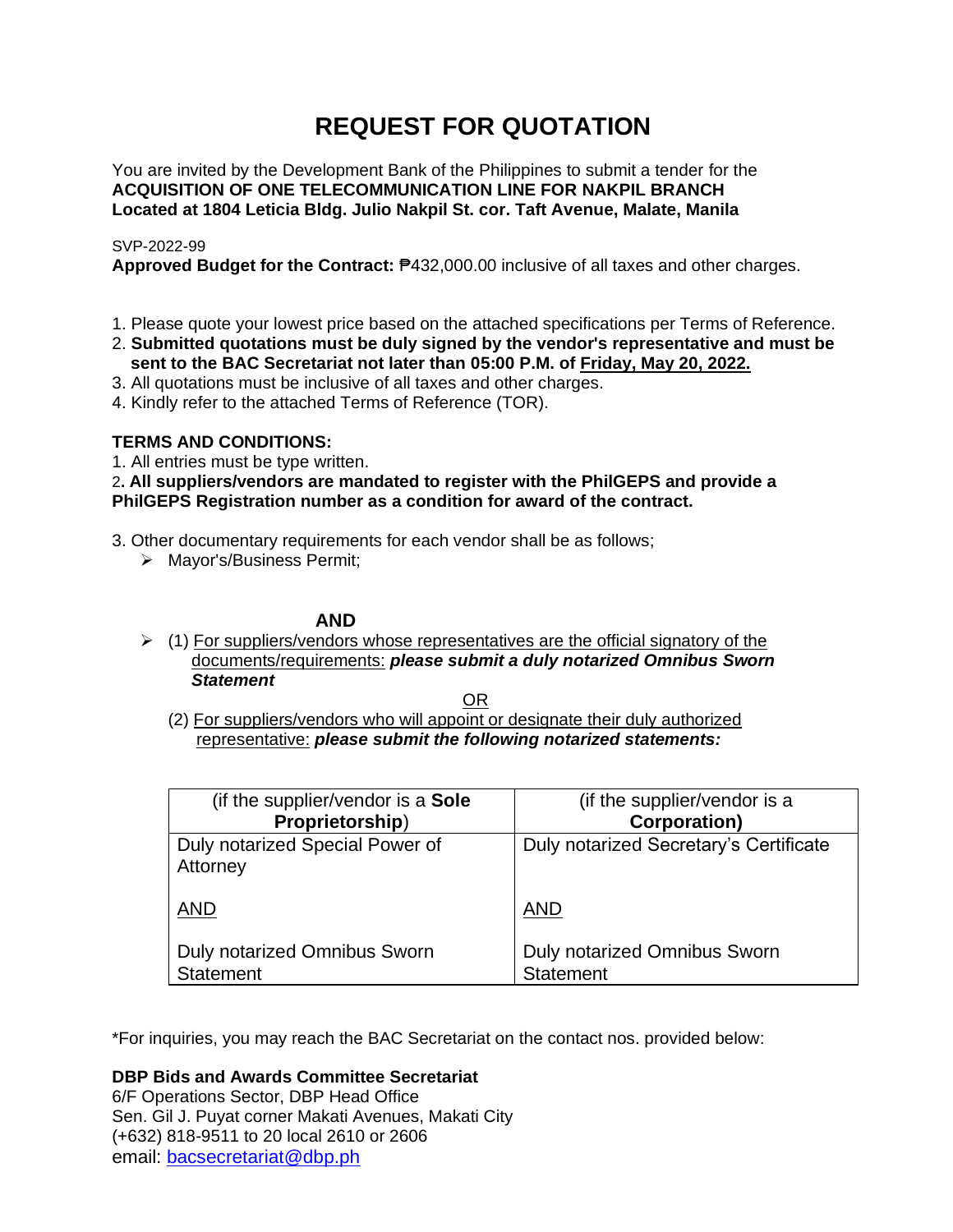#### **Annex A**

# ACQUISITION OF NEW, ADDITIONAL AND/OR REPLACEMENT TELECOMMUNICATION LINE/CONNECTIVITY SERVICE FOR THE DEVELOPMENT BANK OF THE PHILIPPINES (DBP)-**NAKPIL BRANCH\**

#### APPROVED BUDGET FOR THE CONTRACT: Php 432,000

#### **TECHNICAL SPECIFICATIONS**

### A. BACKGROUND

The telecommunication connectivity service (line) is for the connection of DBP online systems. services and facilities in any of the following DBP remote sites:

- A.1. Branch Office, including:
	- A.1.a. Lending Center
	- A.1.b. Cash Center
	- A.1.c. Branch-Lite Unit
- A.2. Automated Teller Machine (ATM)

#### **B. OBJECTIVE**

To acquire stable, reliable and secure telecommunication connectivity/line service to link DBP remote sites to the Head Office from an authorized and qualified telecommunication service provider (Telco).

#### C. COVERAGE OF THE CONTRACT

The contract will be for a one (1) year period starting from date of acceptance of service with the option for automatic renewal.

#### **D. MINIMUM SPECIFICATIONS**

- D.1. Connectivity/Line Service Availability
	- > The minimum availability of service is 99.6%.
- D.2. Connectivity/Line Specifications
- D.2.a. Branch Office M
	- D.2.a.i. Wired MPLS/VPN, Radio Last Mile with minimum of 10 Mbps bandwidth
	- D.2.a.ii. Inclusive network equipment, such as router and or router/modem, must not be on End-of-Life/End-of-Support status within the contract period
	- D.2.a.iii. Router must support GRE/mGRE tunneling and IP Security (ex. dynamic VPN) and SNMP
	- D.2.a.iv. DBP shall have the full access of the router
	- D.2.a.v. Provide near real time and historical link monitoring

# D.2.b. ATM - Wired

- D.2.b.i. VPN connection at least 128 Kbps via MPLS
- D.2.b.ii. Inclusive network equipment, such as router and or router/modem, must not be on End-of-Life/End-of-Support status within the contract period
- D.2.b.iii. Support GRE tunneling and SNMP
- D.2.b.iv. Provide near real time and historical link monitoring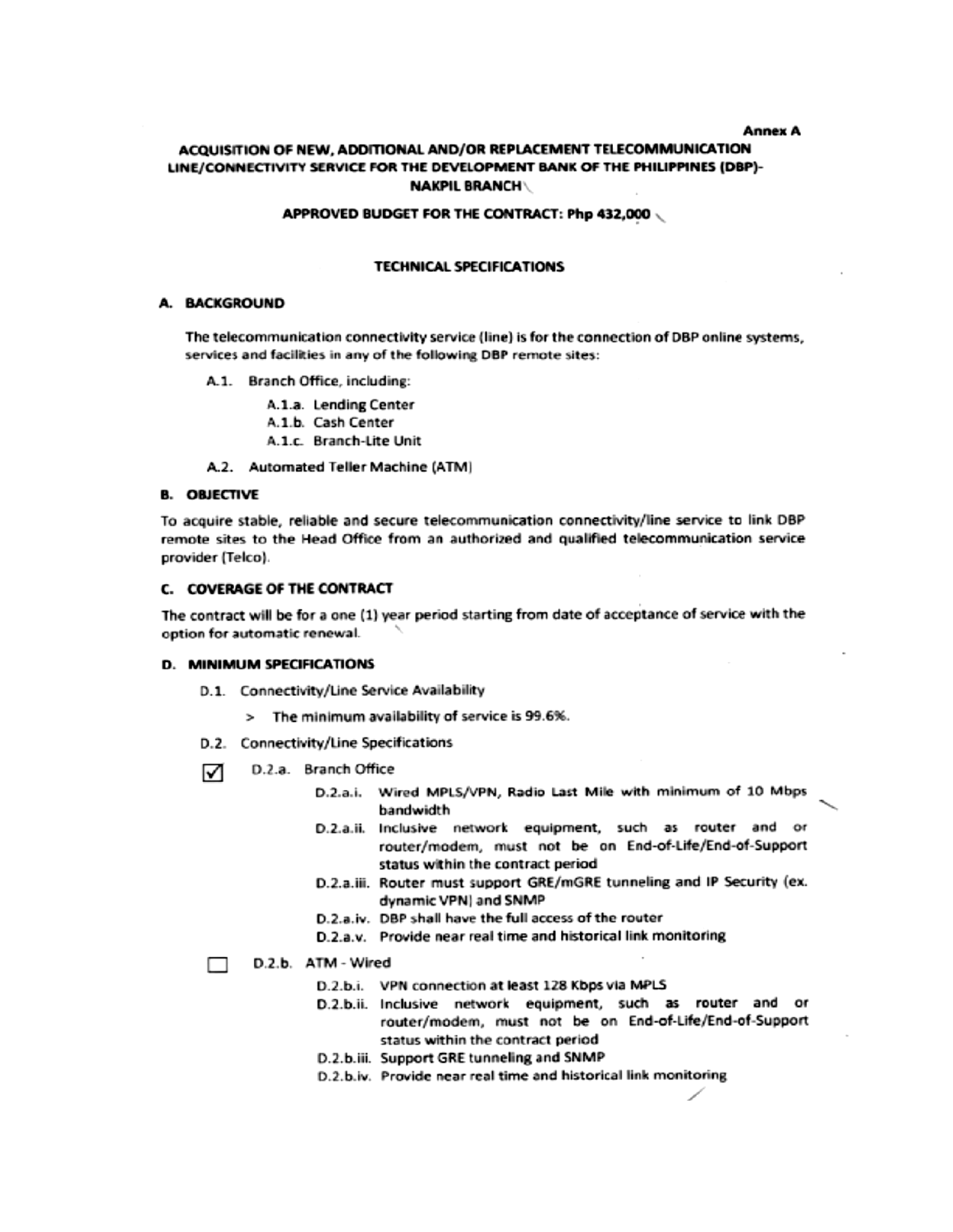ACQUISITION OF NEW, ADDITIONAL AND /OR REPLACEMENT OF TELECOMMUNICATION LINE/ CONNECTIVITY SERVICE FOR THE DEVELOPMENT BANK OF THE PHILIPPINES (DBP)

- D.2.c. ATM Wireless
	- D.2.c.i. Provide data transmission function by public GPRS/ GSM network or higher
	- D.2.a.vi. Inclusive network equipment, such as router and or router/modem, must not be on End-of-Life/End-of-Support status within the contract period
	- D.2.c.ii. Support GRE Tunneling and SNMP
	- D.2.c.iii. Provide GUI access for local and remote management
	- D.2.c.iv. Operate at -30~+75°C temperature
	- D.2.c.v. Has LED status indication
	- D.2.c.vi. Support RJ45 console port
	- D.2.c.vii. Include: 1 power cord, 2 antennas, 1 console cable, 1 set documentation
	- D.2.c.viii. Provide near real time and historical link monitoring.
	- D.2.c.ix. Meet the average latency requirement of not greater than 200ms measured using the Ping utility or any similar mobile applications
	- $D.2.c.x$ Meet signal requirement of not less than 2 bars measured using mobile or similar devices capable of said measurement
	- D.2.c.xi. DBP shall have full access to the Modem/Router
- D.3. Support Services and Incident Management
	- D.3.a. The Telco shall provide 24 x 7 onsite, telephone and email support. For every service unavailability/downtime reported, the response time shall be within thirty (30) minutes.
	- D.3.b. Upon the occurrence of service unavailability/downtime, the Telco shall:
		- D.3.b.i. Conduct problem isolation/resolution and link restoration activities
		- D.3.b.ii. Notification via electronic mail (E-mail) and telephone within one (1) hour of the occurrence
		- D.3.b.iii. Minimum of twice a day status report to DBP via E-Mail
		- D.3.b.iv. Estimated time of arrival (ETA) if onsite activities required
		- D.3.b.v. Estimated time of resolution (ETR)
		- D.3.b.vi. Root cause
		- D.3.b.vii. Comply with DBP policies on security and confidentiality during support services.
	- D.3.c. The Telco shall submit an incident report stating the reason/s for the outage and detailing the steps undertaken to resolve a particular problem upon DBP's request.
- D.4. Service Performance Review
	- > The Telco shall conduct a performance review session at least once every quarter of a year

### E. TELECOMMUNICATION CONNECTIVITY/LINE REQUIREMENT CLASSIFICATION

The primary objective of the following provisions is to have multiple Telcos per site, providing service redundancy, high availability and avoiding single point of failure.

E.1. New Telecommunication Line Requirement

E.1.a. Covered Sites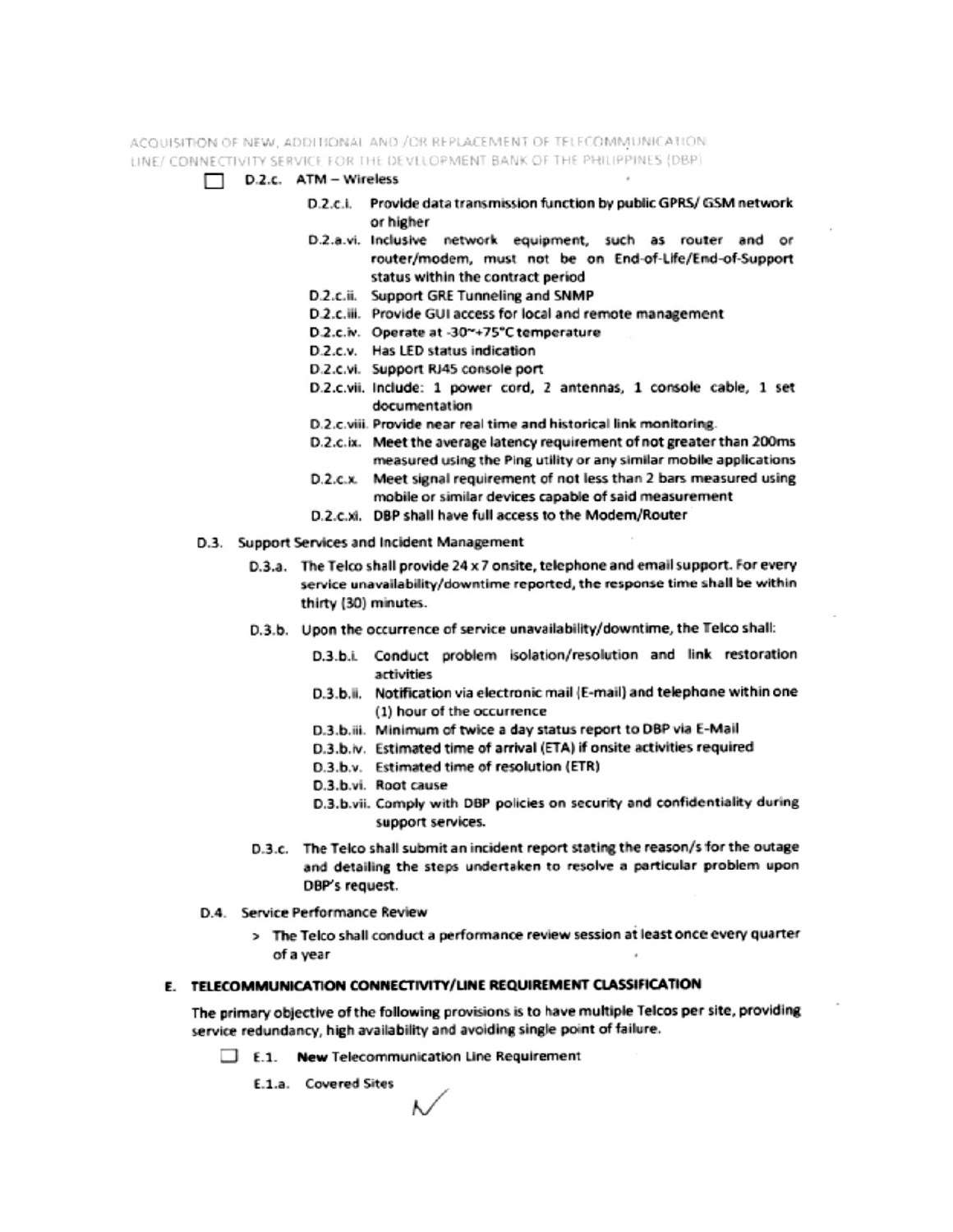#### ACQUISITION OF NEW, ADDITIONAL AND /OR REPLACEMENT OF TELECOMMUNICATION

UNE/ CONNECTIVITY SERVICE FOR THE DEVELOPMENT BANK OF THE PHILIPPINES (DBP)

# > New remotes sites

#### E.1.b. Telco Selection Criteria

- > Telecommunication Line for Branch Office
	- E.1.b.i. Two (2) different Telcos (Telco A and Telco B) shall be selected
	- E.1.b.ii. Telco A is the lowest (winning) provider
	- E.1.b.iii. Telco B is the second lowest provider
	- > Telecommunication Line for Additional ATM Facility of a Branch Office
		- E.1.b.iv. The Telco must be different from the one which has the majority or most of the telecommunication connectivity services provided for the ATM/s of that Branch Office

#### E.2. Additional Telecommunication Line Requirement П.

- E.2.a. Covered Sites
	- > For existing sites with existing telecommunication line/s
- E.2.b. Telco Exception
	- > The Telco/s of the existing line/s servicing the site shall not be invited and will not be allowed to participate

# $\sqrt{\phantom{a}}$  E.3. Replacement Telecommunication Line Requirement

- E.3.a. Covered Sites
	- > For existing sites with existing telecommunication line/s

#### E.3.b. Telco Exception

- E.3.b.i. For Telco Redundancy Replacement
	- > The Telco of the existing line/s servicing the site including the one to be replaced shall not be invited and will not be allowed to participate
- E.3.b.ii. Replacement for the Purpose of Telecommunication Line Capacity (Bandwidth) Upgrade
	- > The Telco of the other existing line/s servicing the site (i.e., other than the one to be replaced) shall not be invited and will not be allowed to participate
- E.3.b.iii. For Wireless to Wired Facility Replacement
	- > The Telco of the other existing line/s servicing the site (i.e., other than the one to be replaced) shall not be invited and will not be allowed to participate

# F. DISCONTINUANCE OF SERVICE

DBP can opt to discontinue the service within the contract period without pre-termination fee/s, if the Telco provider fails to meet the required minimum availability of service, specified in item D.1, for three (3) consecutive months (3-strike rule)

#### G. PAYMENT

The payment shall be in a monthly basis every after the service acceptance.